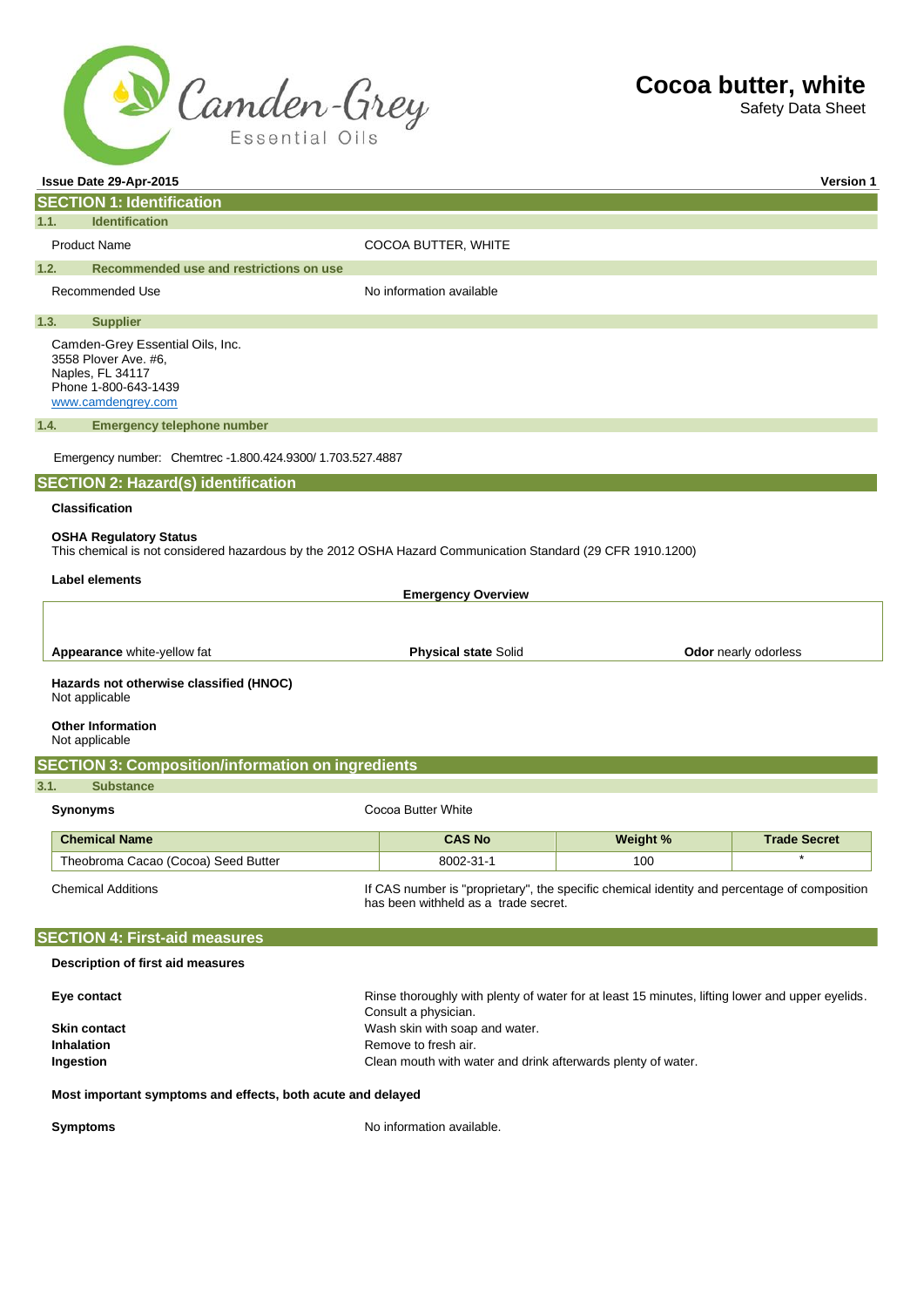Safety Data Sheet

| <b>SECTION 5: Fire-fighting measures</b>                                    |                                                     |                                                                                                                                                                                                                                                                                                                                                                                                                                                       |  |  |
|-----------------------------------------------------------------------------|-----------------------------------------------------|-------------------------------------------------------------------------------------------------------------------------------------------------------------------------------------------------------------------------------------------------------------------------------------------------------------------------------------------------------------------------------------------------------------------------------------------------------|--|--|
| Suitable extinguishing media                                                | environment.                                        | Use extinguishing measures that are appropriate to local circumstances and the surrounding                                                                                                                                                                                                                                                                                                                                                            |  |  |
| Specific hazards arising from the chemical                                  | No information available.                           |                                                                                                                                                                                                                                                                                                                                                                                                                                                       |  |  |
| Protective equipment and precautions for firefighters                       |                                                     | As in any fire, wear self-contained breathing apparatus pressure-demand, MSHA/NIOSH (approved or equivalent) and full protective gear.                                                                                                                                                                                                                                                                                                                |  |  |
| <b>SECTION 6: Accidental release measures</b>                               |                                                     |                                                                                                                                                                                                                                                                                                                                                                                                                                                       |  |  |
| 6.1.<br>Personal precautions, protective equipment and emergency procedures |                                                     |                                                                                                                                                                                                                                                                                                                                                                                                                                                       |  |  |
| Ensure adequate ventilation, especially in confined areas.                  |                                                     |                                                                                                                                                                                                                                                                                                                                                                                                                                                       |  |  |
| 6.2.<br><b>Environmental precautions</b>                                    |                                                     |                                                                                                                                                                                                                                                                                                                                                                                                                                                       |  |  |
| See Section 12 for additional Ecological Information.                       |                                                     |                                                                                                                                                                                                                                                                                                                                                                                                                                                       |  |  |
| 6.3.<br>Methods and material for containment and cleaning up                |                                                     |                                                                                                                                                                                                                                                                                                                                                                                                                                                       |  |  |
| <b>Methods for containment</b><br>Methods for cleaning up                   |                                                     | Prevent further leakage or spillage if safe to do so<br>Pick up and transfer to properly labeled containers.                                                                                                                                                                                                                                                                                                                                          |  |  |
| <b>SECTION 7: Handling and storage</b>                                      |                                                     |                                                                                                                                                                                                                                                                                                                                                                                                                                                       |  |  |
| 7.1.<br><b>Precautions for safe handling</b>                                |                                                     |                                                                                                                                                                                                                                                                                                                                                                                                                                                       |  |  |
| Advice on safe handling                                                     |                                                     | Handle in accordance with good industrial hygiene and safety practice.                                                                                                                                                                                                                                                                                                                                                                                |  |  |
| Conditions for safe storage, including any incompatibilities<br>7.2.        |                                                     |                                                                                                                                                                                                                                                                                                                                                                                                                                                       |  |  |
| <b>Storage Conditions</b><br>Incompatible materials                         |                                                     | Keep containers tightly closed in a dry, cool and well-ventilated place.<br>None known based on information supplied.                                                                                                                                                                                                                                                                                                                                 |  |  |
| <b>SECTION 8: Exposure controls/personal protection</b>                     |                                                     |                                                                                                                                                                                                                                                                                                                                                                                                                                                       |  |  |
| <b>Control parameters</b>                                                   |                                                     |                                                                                                                                                                                                                                                                                                                                                                                                                                                       |  |  |
| <b>Exposure Guidelines</b>                                                  |                                                     | This product, as supplied, does not contain any hazardous materials with occupational<br>exposure limits established by the region specific regulatory bodies.                                                                                                                                                                                                                                                                                        |  |  |
| Appropriate engineering controls                                            |                                                     |                                                                                                                                                                                                                                                                                                                                                                                                                                                       |  |  |
| <b>Engineering Controls</b>                                                 | Showers<br>Eyewash stations<br>Ventilation systems. |                                                                                                                                                                                                                                                                                                                                                                                                                                                       |  |  |
| Individual protection measures, such as personal protective equipment       |                                                     |                                                                                                                                                                                                                                                                                                                                                                                                                                                       |  |  |
| <b>Eye/face protection</b><br>Skin and body protection                      |                                                     | No special technical protective measures are necessary.<br>No special technical protective measures are necessary.<br>If exposure limits are exceeded or irritation is experienced, NIOSH/MSHA approved<br>respiratory protection should be worn. Positive-pressure supplied air respirators maybe<br>required for high airborne contaminant concentrations. Respiratory protection must be<br>provided in accordance with current local regulations. |  |  |
| <b>Respiratory protection</b>                                               |                                                     |                                                                                                                                                                                                                                                                                                                                                                                                                                                       |  |  |
| <b>General Hygiene Considerations</b>                                       |                                                     | Handle in accordance with good industrial hygiene and safety practice.                                                                                                                                                                                                                                                                                                                                                                                |  |  |
| <b>SECTION 9: Physical and chemical properties</b>                          |                                                     |                                                                                                                                                                                                                                                                                                                                                                                                                                                       |  |  |
| Information on basic physical and chemical properties<br>9.1.               |                                                     |                                                                                                                                                                                                                                                                                                                                                                                                                                                       |  |  |
|                                                                             |                                                     |                                                                                                                                                                                                                                                                                                                                                                                                                                                       |  |  |
| <b>Physical state</b><br>Appearance                                         | Solid<br>white-yellow fat                           | <b>Nearly Odorless</b><br>Odor                                                                                                                                                                                                                                                                                                                                                                                                                        |  |  |

**Property pH Melting point / freezing point 30.36 °C Boiling point / boiling range** No information available

**Values**  No information available **Remarks • Method**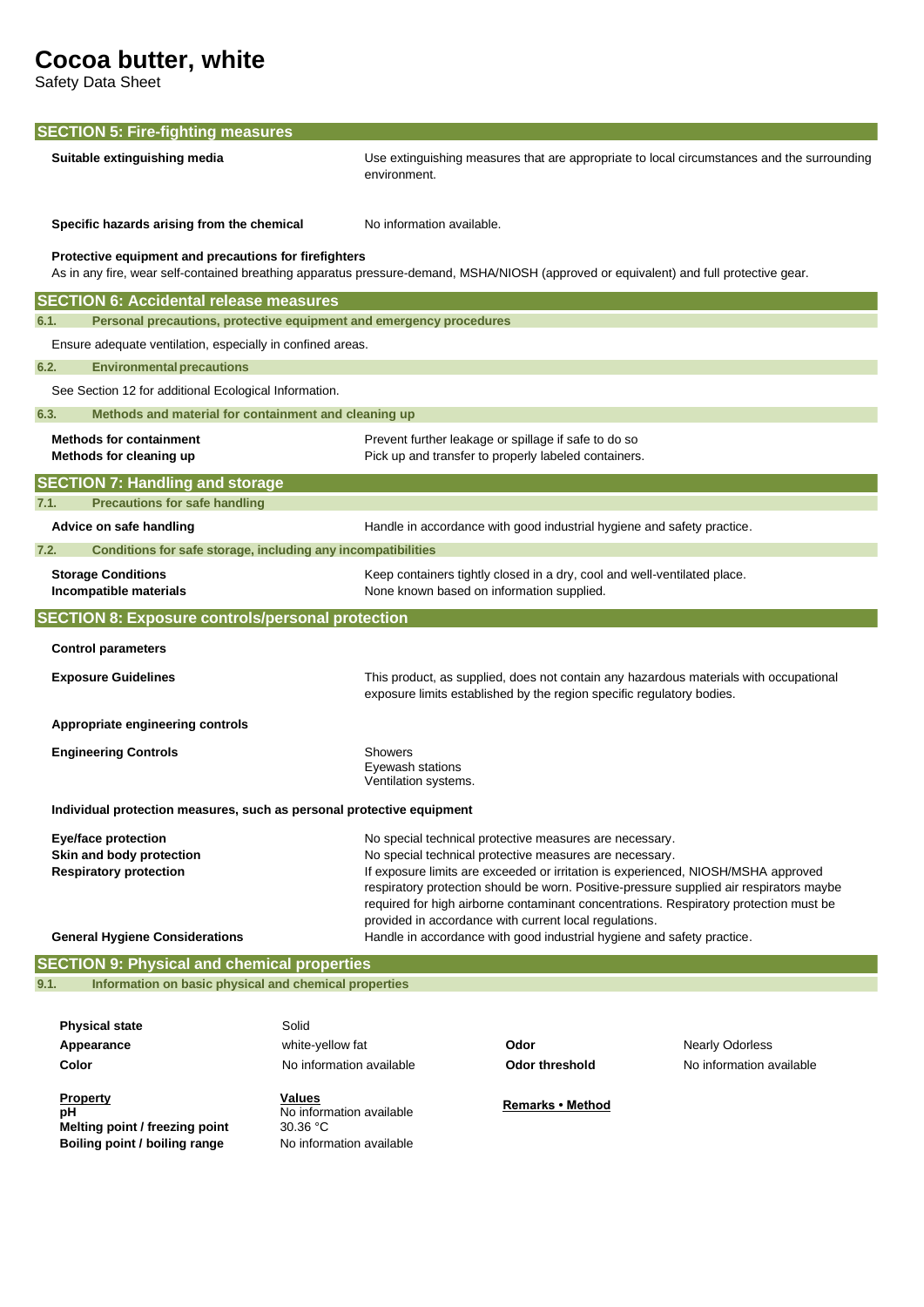Safety Data Sheet

| Flash point                      | $>250$ °C    |
|----------------------------------|--------------|
| <b>Evaporation rate</b>          | No inforr    |
| Flammability (solid, gas)        | No inforr    |
| <b>Flammability Limit in Air</b> |              |
| <b>Upper flammability limit:</b> | No inforr    |
| Lower flammability limit:        | No inforr    |
| Vapor pressure                   | No inforr    |
| Vapor density                    | No inforr    |
| <b>Relative density</b>          | $0.90 - 0.9$ |
| <b>Water solubility</b>          | No inforr    |
| Solubility in other solvents     | No inforr    |
| <b>Partition coefficient</b>     | No inforr    |
| <b>Autoignition temperature</b>  | No inforr    |
| <b>Decomposition temperature</b> | No inforr    |
| Kinematic viscosity              | No inforr    |
| <b>Dynamic viscosity</b>         | No inforr    |
| <b>Explosive properties</b>      | No inforr    |
| <b>Oxidizing properties</b>      | No inforr    |
|                                  |              |

**No information available Flammability (solid, gas)** No information available

No information available No information available No information available **No information available Relative density** 0.90-0.91 @ 50°C **No information available No information available No information available Autoignition temperature** No information available **Pe Decomber** No information available **No information available No information available Explosive properties** No information available **Oxidizing properties** No information available

### **9.2. Otherinformation**

**Softening point No information available Volatility Volatility Volatility No information available** 

**Molecular weight No information available VOC Content (%)** No information available **Density Density Density No** information available **Bulk density No** information available **No information available** 

|                                          | <b>SECTION 10: Stability and reactivity</b>  |                    |  |  |
|------------------------------------------|----------------------------------------------|--------------------|--|--|
| 10.1.                                    | <b>Reactivity</b>                            |                    |  |  |
|                                          | No data available.                           |                    |  |  |
| 10.2.                                    | <b>Chemical stability</b>                    |                    |  |  |
|                                          | Stable under recommended storage conditions. |                    |  |  |
| 10.3.                                    | <b>Possibility of hazardous reactions</b>    |                    |  |  |
|                                          | None under normal processing.                |                    |  |  |
| 10.4.                                    | <b>Conditions to avoid</b>                   |                    |  |  |
|                                          | Extremes of temperature and direct sunlight. |                    |  |  |
| 10.5.                                    | <b>Incompatible materials</b>                |                    |  |  |
|                                          | None known based on information supplied.    |                    |  |  |
| 10.6.                                    | <b>Hazardous decomposition products</b>      |                    |  |  |
|                                          | None known based on information supplied.    |                    |  |  |
|                                          | <b>SECTION 11: Toxicological information</b> |                    |  |  |
| 11.1.                                    | Information on toxicological effects         |                    |  |  |
| Information on likely routes of exposure |                                              |                    |  |  |
|                                          | <b>Product Information</b>                   | No data available  |  |  |
|                                          | <b>Inhalation</b>                            | No data available. |  |  |
| Eye contact                              |                                              | No data available. |  |  |
| <b>Skin contact</b>                      |                                              | No data available. |  |  |

**Ingestion No data available.** 

**Delayed and immediate effects as well as chronic effects from short and long-term exposure** 

| <b>Sensitization</b>   | No information available. |
|------------------------|---------------------------|
| Germ cell mutagenicity | No information available. |
| Carcinogenicity        | No information available. |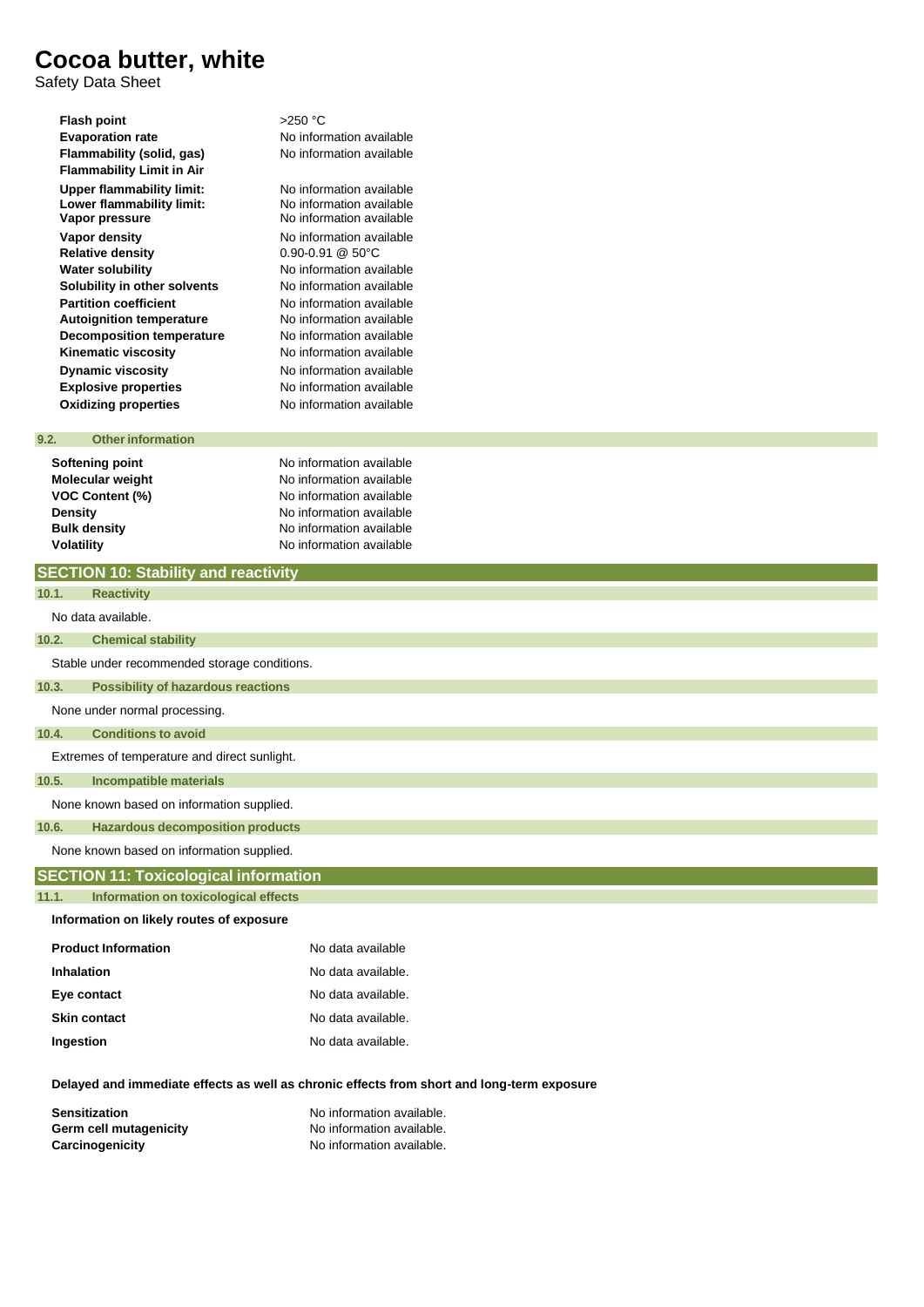Safety Data Sheet

### **Reproductive toxicity No information available.**

|                                           | <b>SECTION 12: Ecological information</b> |                                            |                                                                                                        |
|-------------------------------------------|-------------------------------------------|--------------------------------------------|--------------------------------------------------------------------------------------------------------|
| 12.1.                                     | <b>Ecotoxicity</b>                        |                                            |                                                                                                        |
|                                           | No information available.                 |                                            |                                                                                                        |
| 12.2.                                     | <b>Persistence and degradability</b>      |                                            |                                                                                                        |
|                                           | No information available.                 |                                            |                                                                                                        |
| 12.3.<br><b>Bioaccumulative potential</b> |                                           |                                            |                                                                                                        |
|                                           | No information available.                 |                                            |                                                                                                        |
| 12.4.<br>Other adverse effects            |                                           |                                            |                                                                                                        |
|                                           | No information available.                 |                                            |                                                                                                        |
|                                           |                                           | <b>SECTION 13: Disposal considerations</b> |                                                                                                        |
| 13.1.                                     | <b>Waste treatment methods</b>            |                                            |                                                                                                        |
|                                           | <b>Disposal of wastes</b>                 |                                            | Disposal should be in accordance with applicable regional, national and local laws and<br>regulations. |
| <b>Contaminated packaging</b>             |                                           |                                            | Do not reuse container.                                                                                |
|                                           | <b>SECTION 14: Transport information</b>  |                                            |                                                                                                        |
| <b>DOT</b>                                |                                           |                                            | Not regulated                                                                                          |
| ICAO (air)<br><b>IMDG</b>                 |                                           |                                            | Not regulated                                                                                          |
|                                           |                                           |                                            | Not regulated                                                                                          |
| <b>SECTION 15: Regulatory information</b> |                                           |                                            |                                                                                                        |
| <b>International Inventories</b>          |                                           |                                            |                                                                                                        |
| <b>TSCA</b>                               | <b>DSL/NDSL</b>                           | Complies<br>Complies                       |                                                                                                        |

| השטו                 | <b>COLLINICS</b> |
|----------------------|------------------|
| <b>DSL/NDSL</b>      | Complies         |
| <b>EINECS/ELINCS</b> | Complies         |
| <b>ENCS</b>          | Complies         |
| <b>IECSC</b>         | Complies         |
| <b>KECL</b>          | Complies         |
| <b>PICCS</b>         | Complies         |
| <b>AICS</b>          | Complies         |
|                      |                  |

#### **Legend**

**TSCA** - United States Toxic Substances Control Act Section 8(b) Inventory **DSL/NDSL** - Canadian Domestic Substances List/Non-Domestic Substances List **EINECS/ELINCS** - European Inventory of Existing Chemical Substances/European List of Notified Chemical Substances **ENCS** - Japan Existing and New Chemical Substances **IECSC** - China Inventory of Existing Chemical Substances **KECL** - Korean Existing and Evaluated Chemical Substances **PICCS** - Philippines Inventory of Chemicals and Chemical Substances **AICS** - Australian Inventory of Chemical Substances

#### **US Federal Regulations**

#### **SARA 313**

Section 313 of Title III of the Superfund Amendments and Reauthorization Act of 1986 (SARA). This product does not contain any chemicals which are subject to the reporting requirements of the Act and Title 40 of the Code of Federal Regulations, Part 372.

#### **SARA 311/312 Hazard Categories**

| Acute health hazard               | N٥ |
|-----------------------------------|----|
| <b>Chronic Health Hazard</b>      | N٥ |
| Fire hazard                       | N٥ |
| Sudden release of pressure hazard | N٥ |
| <b>Reactive Hazard</b>            | N٥ |

#### **US State Regulations**

#### **California Proposition 65**

This product does not contain any Proposition 65 chemicals